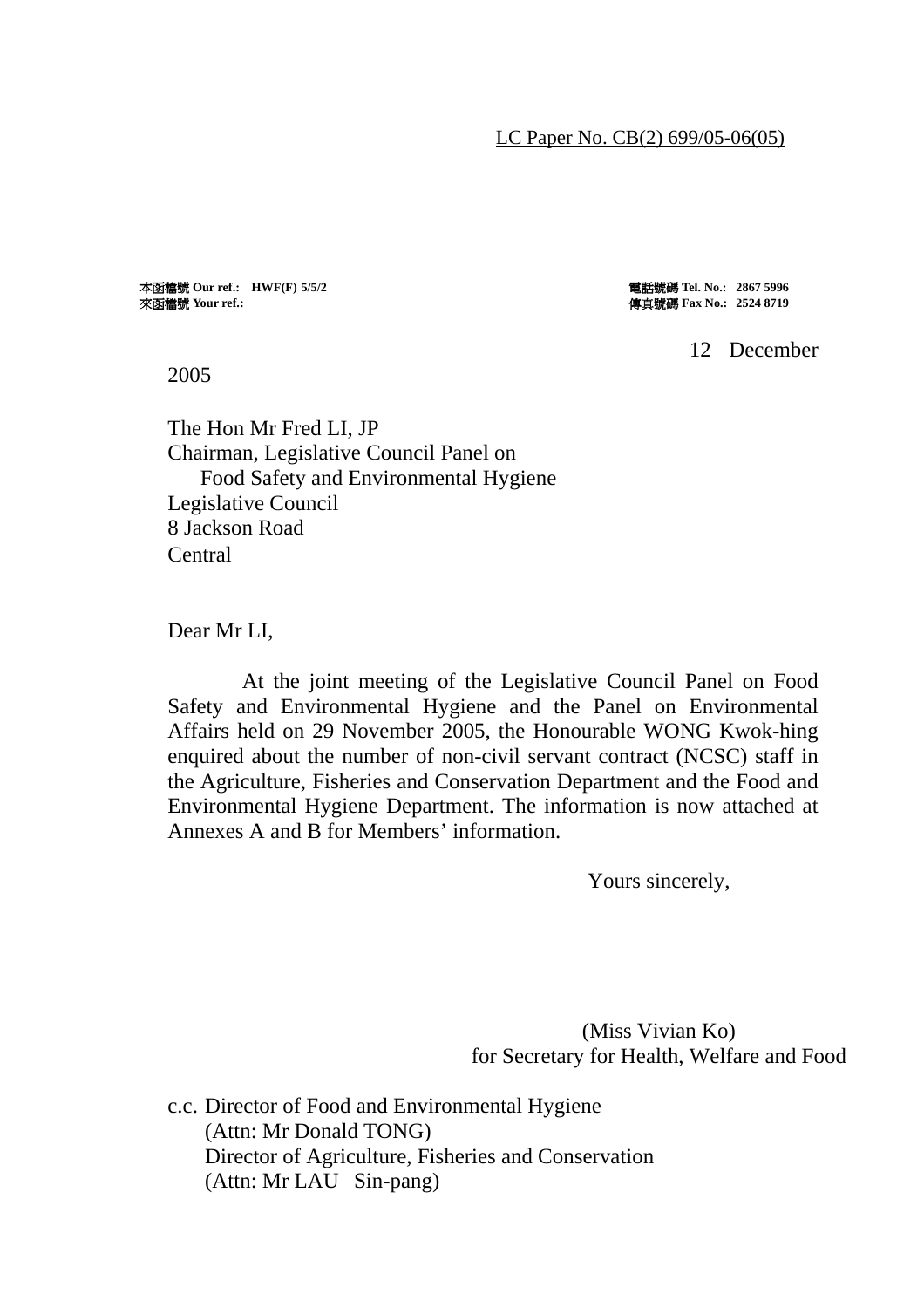# **Annex A**

# **NCSC staff employed in the Agriculture, Fisheries and Conservation Department by category as at 1 December 2005**

|                                                  | <b>Total number of staff</b> |
|--------------------------------------------------|------------------------------|
| <b>Unskilled</b>                                 | 340                          |
| <b>Skilled</b>                                   | 20                           |
| <b>Supervisory</b>                               | 44                           |
| General administrative / operational / technical | 92                           |
| <b>Managerial and professional</b>               | 14                           |
| <b>Total</b>                                     | $510*$                       |

Note: \* The figure also includes 277 staff funded by Job Creation.